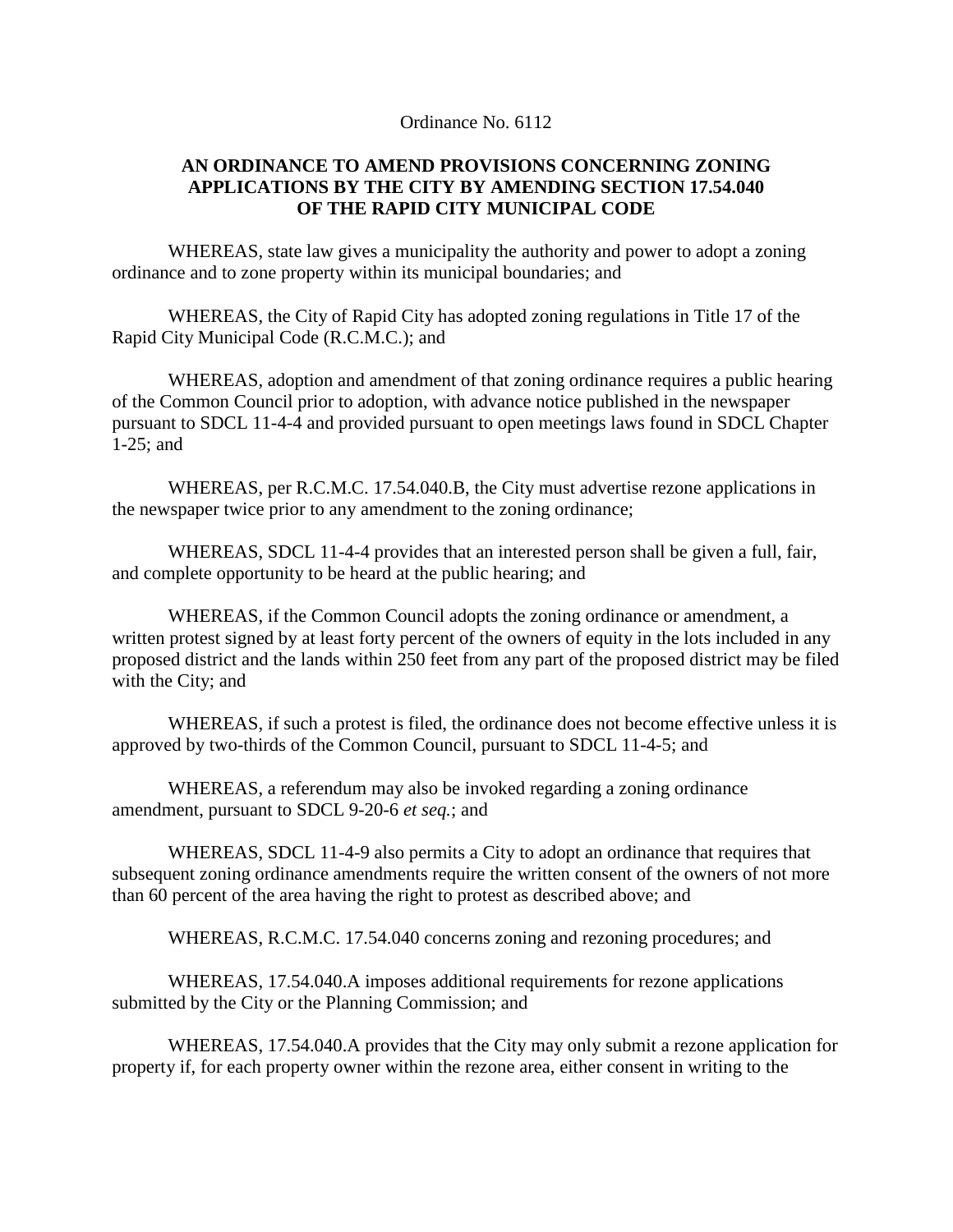rezone was received or if two attempts by first class mail were made to obtain the written consent of the property owners and no response was received; and

WHEREAS, the provisions in 17.54.040.A are not required by state law; and

WHEREAS, state law and City ordinance ensures that interested parties are provided with notice of proposed changes, and these parties are given an opportunity to be heard at the public hearing on the zoning amendment; and

WHEREAS, the provisions in 17.54.040.A are unnecessary, duplicative to state law, and overly burdensome when large-scale annexations and rezones occur; and

WHEREAS, R.C.M.C. 17.54.040.E requires that signs be posted on property to be rezoned unless the zoning amendments are instituted by the City's Planning Commission; and

WHEREAS, the exception for posting signs should also apply to zoning amendments instituted by the City to accommodate large scale annexations and rezones; and

WHEREAS, the Common Council believes it to be in the best interests of the health, safety, and general welfare of its citizens to amend R.C.M.C. 17.54.040 to amend the consent and notice provisions when a rezone application is initiated by the City or the Planning Commission.

NOW THEREFORE, BE IT ORDAINED by the City of Rapid City that Section 17.54.040 of the Rapid City Municipal Code is hereby amended to read in its entirety as follows:

## **17.54.040 Zoning, rezoning, zoning ordinance, and comprehensive plan amendments.**

 The regulations, restrictions, boundaries and options set forth in this title may be amended, supplemented, revised or repealed from time to time as conditions warrant, subject to the following conditions:

 A. *Application*. An application for a proposed zoning or comprehensive plan amendment shall be filed with the city's Planning Commission. Amendments may be instituted by the property owner or his or her designated representative, by an appropriate governmental agency, or by the city's Planning Commission. For rezone applications submitted by the eCity or the eCity's Planning Commission, the following additional application requirements shall apply to any rezoning other than an initial designation of property as no use district:

- 1. Public notice shall be sent to all owners of property within the area to be rezoned and to all property within 250 feet from any part of the proposed rezone. Notice shall be sent by first class mail at least 14 days prior to the Planning Commission hearing on the rezone application. When adjacent property is owned by a subdivision or condominium association, notification may be sent to the management company or board of such association. The public notice shall provide the following information:
- a. The area subject to the proposed rezoned;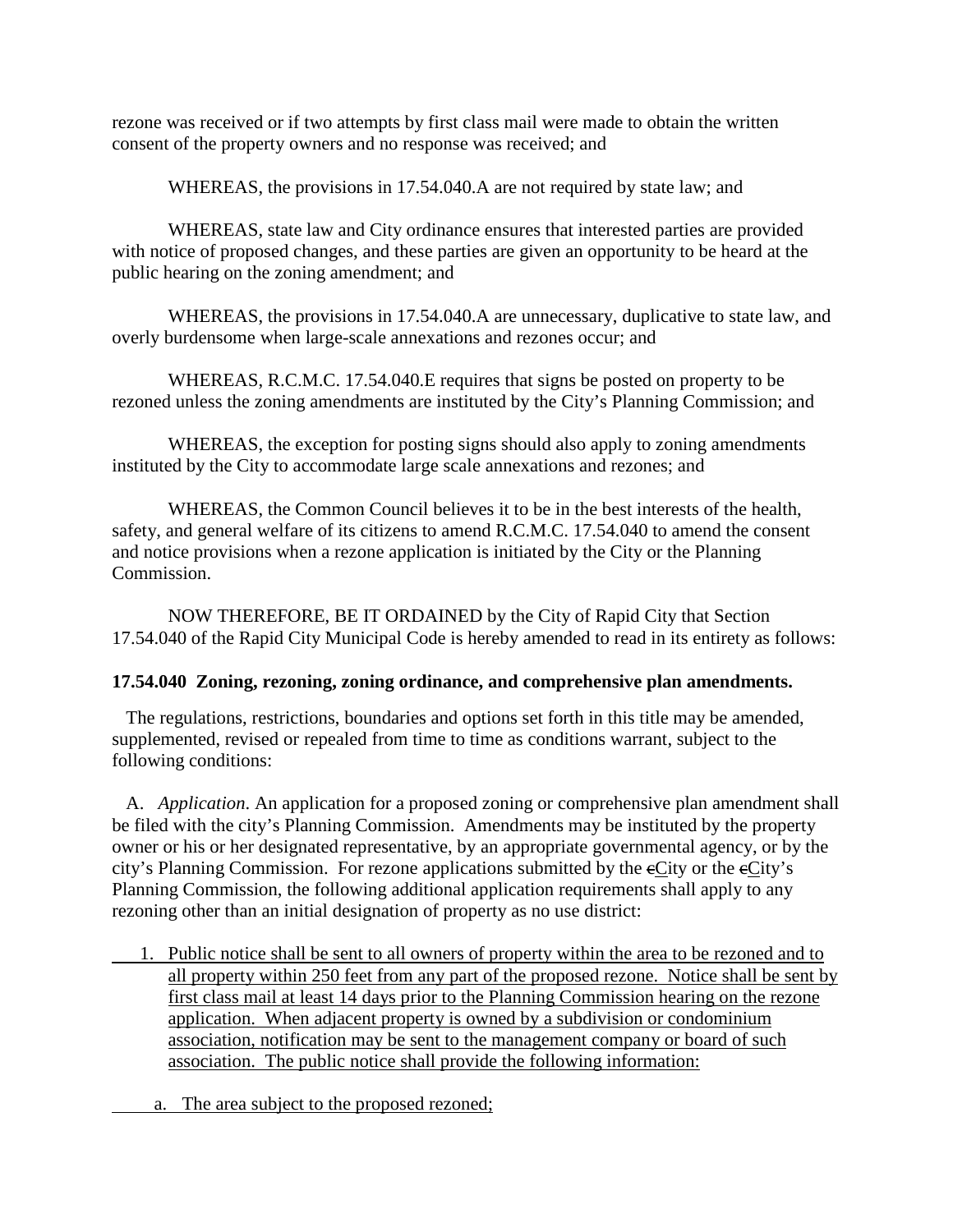b. The date, time, and location of the Planning Commission hearing;

 c. A summary of the purposes of the rezone and the changing conditions that support the rezone;

d. Information regarding the existing zoning district and the proposed zoning district; and

e. Any other information the Director deems relevant and necessary.

2. The Director may convene a neighborhood meeting to present and discuss a proposed rezone.

 1. The property owner's signature as set forth on the Director of Equalization's records must be included on a disclosure statement provided by the city informing the property owner(s) of the property proposed for rezoning.

2. The disclosure statement shall provide a written accounting of the estimates for any costs of subsequent zoning applications included but not limited to:

 a. Application fees for any subsequent rezoning, conditional use permit, planned development, comprehensive plan or variance applications including the mailing costs;

 b. A statement of any requirement for a professional to complete drawings, plans or studies necessary to submit such subsequent applications and shall advise the property owner(s) to seek information regarding the costs of such possible professional fees from said professionals;

c. The sign deposit fees;

 d. The time frames for processing any subsequent applications, the requirement for public hearings and a disclosure that the property owner(s) may not prevail in such applications or hearings; and

 e. A statement of the current use of the property, whether or not that use will be allowed under the zoning district regulations for the proposed district, any provisions for the existing use being a legal non-conforming or "grandfathered" use and the circumstances that result in the legal non-conforming status being lost.

 3. The city shall make a good faith effort to obtain the signatures on the disclosure statement as provided above by sending such disclosure statement to the property owner(s) by first class mail at least twice with a minimum of 21 business days between the 2 mailings. If the property owner(s) do not respond within 21 business days of the second mailing, the city or the city's Planning Commission may proceed with submitting the application. For the purposes of this section, the lack of a response within the described time frame shall be deemed the same as signing the disclosure statement. Nothing herein shall preclude the governing body from taking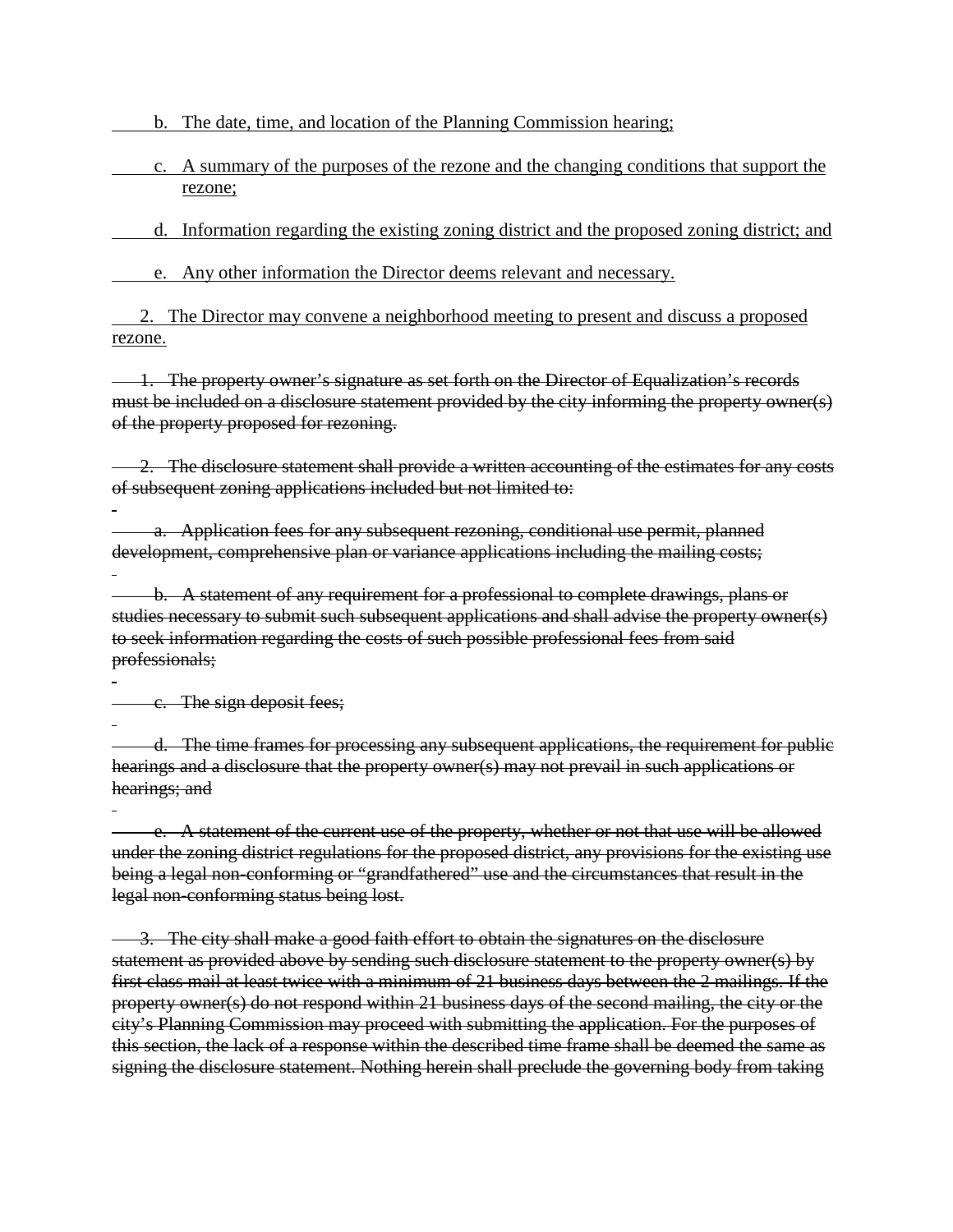such action on the application as deemed appropriate once the required notification procedures described herein have been met.

 B. *Public hearings*. Upon application, the city's Planning Commission shall hold a public hearing thereon, subject to the same notice requirements as set forth herein for the Common Council, and then submit its report to the Common Council. The proposed amendment shall be adopted as other ordinances, except that the city's Finance Officer shall cause to be published once a week for at least 2 successive weeks prior to the date of the adoption of the ordinance, a notice of the time and place when and where all persons interested shall be given a full, fair and complete hearing.

 C. *Time limit and notification*. All proposed amendments shall be decided by the Common Council within 60 days of the public hearing.

 D. *Standards for amendments.* A proposed amendment shall be considered on its own merits using the following criteria as a guide:

1. *Text or map amendments*. The following conditions shall be met for all amendments:

 a. The proposed amendments shall be necessary because of substantially changed or changing conditions of the area and districts affected, or in the city generally.

b. The proposed amendments shall be consistent with the intent and purposes of this title.

 c. The proposed amendment shall not adversely affect any other part of the city, nor shall any direct or indirect adverse effects result from the amendment.

 d. The proposed amendments shall be consistent with and not in conflict with the development plan of Rapid City including any of its elements, major road plan, land use plan, community facilities plan and others.

 2. *Corrections*. Errors or oversights as may be found in this title as originally adopted shall be corrected under the normal amendment procedure.

 E. *Rezones—posting and maintenance of signs.* In addition to the preceding requirements, the petitioner for rezoning, or his or her agent or agents, shall be required to post and maintain an approved sign or signs on the property included in the rezoning petition, the sign or signs to be posted at least 7 calendar days prior to the Planning Commission meeting at which the petition shall be considered and to be maintained continuously until the rezoning petition has been finally approved or rejected by the Common Council or withdrawn by petition. Approved signs shall be secured from the Department of Community Planning and Development Services who shall require a reasonable deposit sufficient to cover the cost of replacement of the sign or signs and who shall determine the number and location of the sign or signs to be posted on the property included in the rezoning petition. This section shall not apply to zoning amendments instituted by the cCity's Planning Commission or by the City if the notice provisions in Section A.1 are met.